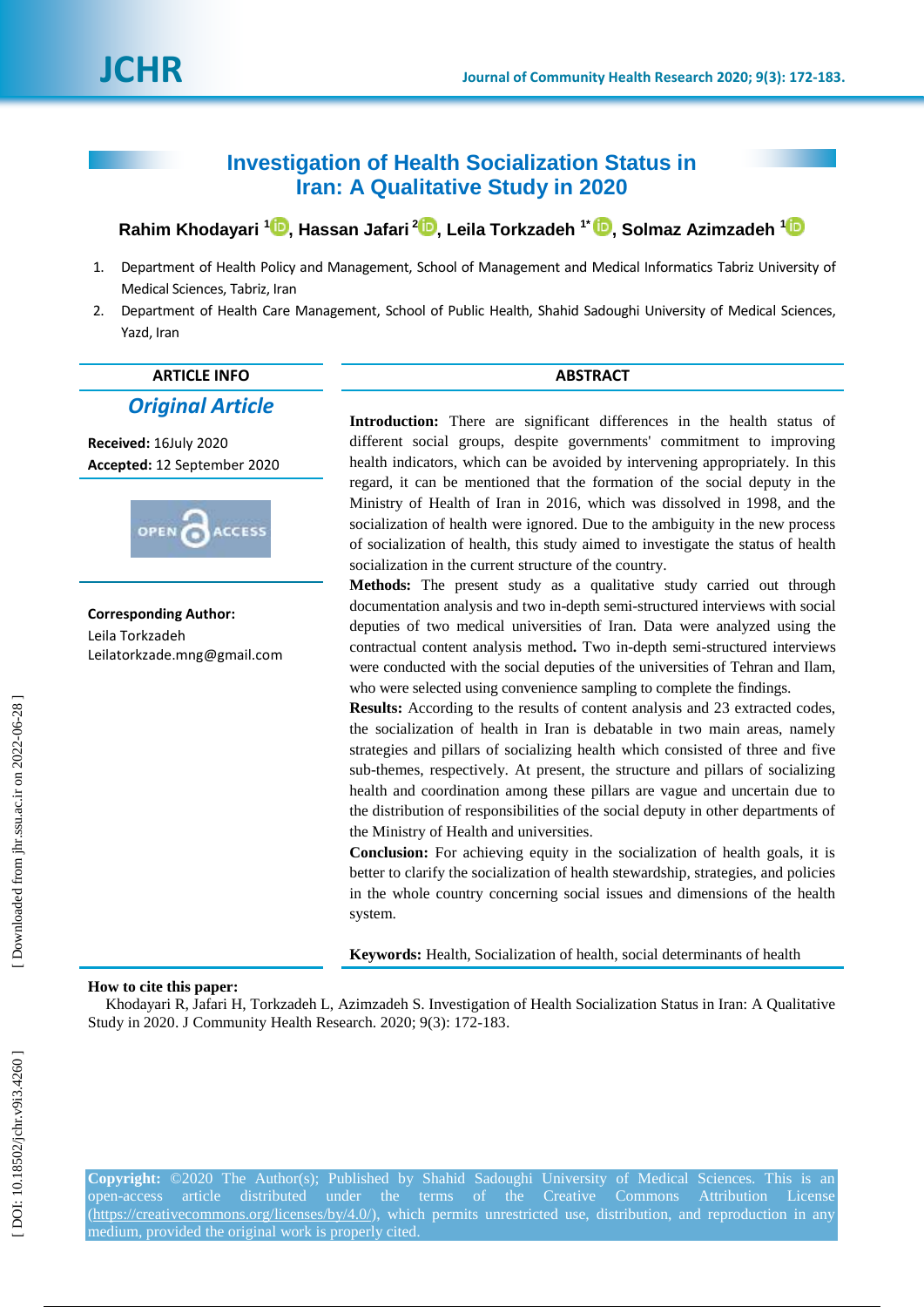## **Introduction**

The World Health Organization (WHO) stated that "Health is a state of complete physical, mental, and social well -being and not merely the absence of disease or infirmity." (1). For the first time, in addition to the health of the body and soul, this definition considers social welfare as an integral part of health and emphasizes the direct impact of health on one's social conditions and life and employment (2). Hence, the enjoyment of the highest attainable level of health is a fundamental right of every human being regardless of race, religion , and economic status. Governments have a responsibility for their people's health and establishing justice in health, which is one of the examples of social justice. Socio -political economic conditions in society must be provided in such a way that its citizens benefit from a desirable level of social resources such as educational opportunities, a healthy environment, proper nutrition, health care , and employment, which require proper and correct distribution of these resources because the quantity and quality of available resources play a determinant role in the health and well -being of citizens (3).

Nowadays, The issue of health injustice has become a global challenge in and between countries .

Over the past two decades due to the large gap that exists between developing and rich countries or different regions of a country in terms of premature mortality and child mortality (4) , the health injustice within and between countries has become a global challenge in the last two decades (5). Its examples can be observed in the goals of millennium development and sustainable development (6). These factors have led to forming a concept called socialization of health, and effective social factors on health that have been increasingly considered by health systems (7) .

WHO defined Social Determinants Of Health (SDH) as "the conditions in which people are born, grow and live," and these conditions are shaped by political, social, and economic forces ( 4 ). Any change s in one of them make a change in other forces. Thus, intersectoral coordination and social

participation are critical to achieving the highest desirable level of health in the community, which in turn will increase labor productivity and economic prosperity (8). Thus, the socialization of health means a set of activities with an emphasis on community participation that strengthens intersectoral and intrasectoral coordination which is achieved by focusing on the determinants of social health, responsibility , and accountability of medical education and health and research systems which are all appropriate and necessary for the country (9) . The WHO has divided these components into three levels in its conceptual framework for (SDH) that influence health justice in interacting with each other . These levels include 1. Structural components (economic structure, tax system, environmental and social support, macro policies, political system, norms , and social values) 2. Social status and classification variables of individuals in society (social class, gender, race, ethnicity, level of education, job status, income) 3. Intermediate determinants (biological and behavioral factors and health systems) (6). The social determinants of health show the effect of injustice on health by using a strong logic based on statistics and epidemiology and emphasize that policymaking plays an important role in reducing inequality in health (10). Many countries, including Latin American countries, such as Brazil and Cuba, have had valuable experiences in social health determinants and have benefited from participatory decision -making mechanisms and interdisciplinary coordination to promote community health (6) . For several years, attention to the social dimensions of health has been on the agenda of Iranian policymakers which has been emphasized in the country's macro -plans, including development programs and vision documents, namely National Health Attachment Standards , health referral system service leveling , and family physician, formation of High Council of Health and Nutrition Security, etc. In this regard, in 2016, the Ministry of Health and Medical Education has formed a social deputy at the level of ministries and universities of medical sciences in different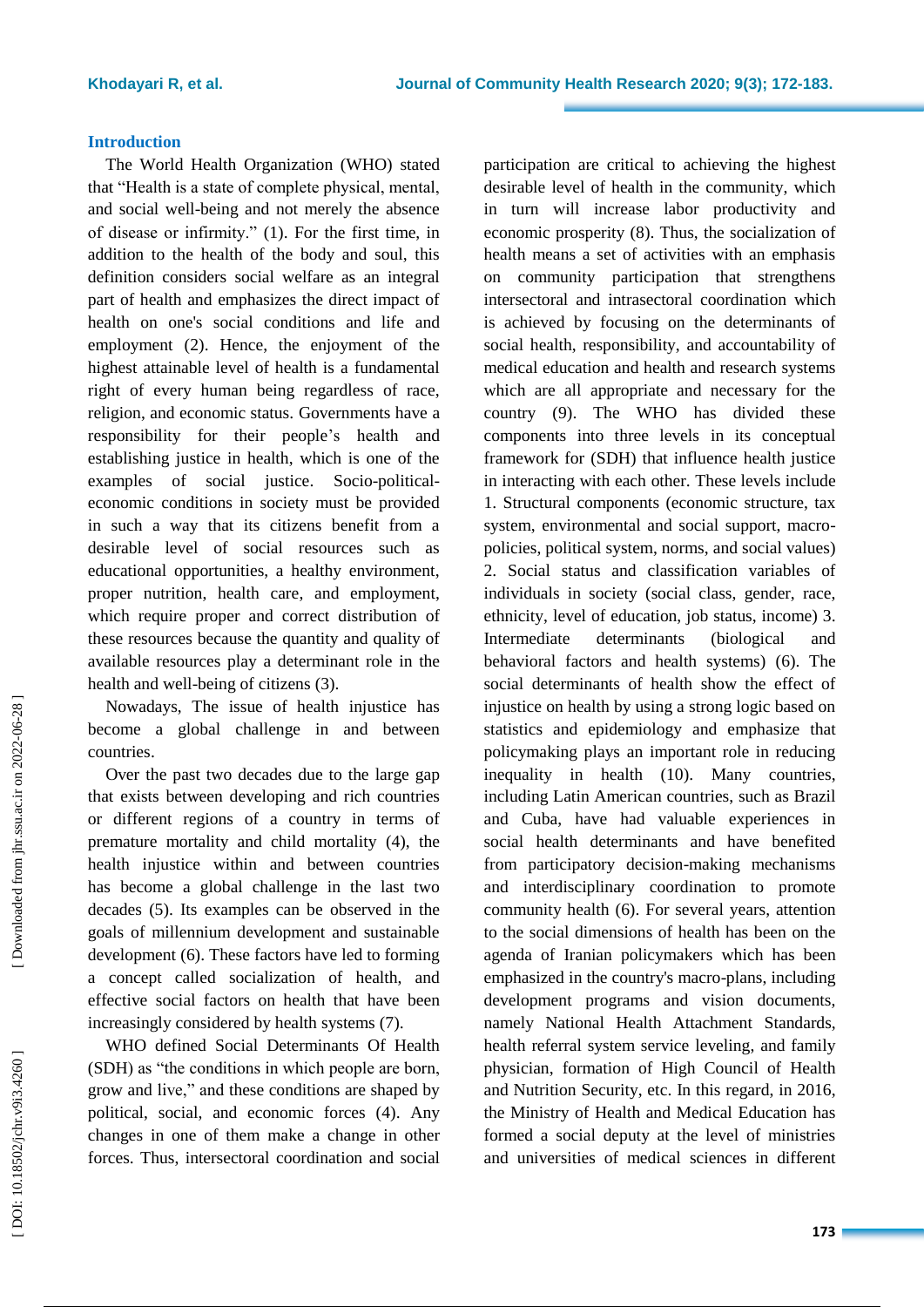provinces and identified its subset structures to facilitate intersectoral coordination in the policies of different sectors of the country concerning reducing health injustice, but in 2018, this deputy was dissolved and its subordinate departments were either under the direct supervision of the Minister of Health or were transferred to other deputies of the Ministry of Health. This issue has led to the disruption of intersectoral coordination or the cessation of some of the activities of this deputy. So far, many studies have been conducted on the social determinants of health in Iran and abroad. For example, Kamaliah etl, has conducted a study that examined Malaysia's experience of socializing and the policy mechanism implementing and evaluating the socialization of health in that country (11). Valle, in another study, has evaluated two policies of the Mexican government to socialize health (12). However, no study has been conducted in Iran on the structure and policies of the country in the field of implementing policies to socialize health and effective social factors on health. Therefore, the present study was carried out to investigate the socialization of health and its dimensions, the current structure of the country in the field of socialization of health , and the study of the relationship between its various elements.

### **Methods**

This study is considered as a qualitative study conducted in 2019 to examine the available documents in Iran in the field of socialization of health. Also, the views of experts have been studied to complete the data, and documents were reviewed and semi -structured interviews were conducted to collect data. All upstream documents related to social factors determining health and socialization of health were extracted from the website of the Ministry of Health and the Universities of Medical Sciences and the Islamic Consultative Assembly to review the documents. Documents were analyzed using the contractual content analysis method. In depth interviews were conducted with two social deputies of the two Universities of Medical Sciences (one type -I university and one type -II university) due to the lack of official notification of the new structure after the dissolution of the deputy and to complete the data obtained by reviewing the documents because of the limited life of this deputy and experienced people in this field. The convenience sampling method was used to select the interviewees among those who had a history of executive activity in the field of socialization of health in the social deputies of the universities. The participants in the interview were faculty members with at least three years of experience in the position of social deputy of these universities. The interviews were conducted by telephone and in person, and each interview lasted about 45 minutes. The following guide was used to conduct the interviews:

1.Currently, what are the departments and subsets related to health socialization?

2.What is the role of each department in realizing the socialization of health?

3.What mechanism is used to coordinate the activities of these departments with each other?

Audio recorder and note-taking were used to record the interview data, and contractual content analysis was used to analyze the data obtained from the interview. The drowning in data and composition methods were used to increase its validity. The recorded text was implemented immediately after each interview to perform the drowning in the data method, and for deep understanding , the subject of the interview texts was read several times and preliminary codes were extracted. In the composition method, the final extracted codes were sent to the interviewee to confirm and coding was done by two independent researchers to increase the reliability of the study and the classes (how to achieve the goals of socializing health) were formed after the agreement of coding and extracting the main themes based on them. Finally, an image of the structure and process of socialization of health was achieved in its previous and current form.

## **Results**

According to the upstream documents and other available documents, Figure 1 and Table 1 show the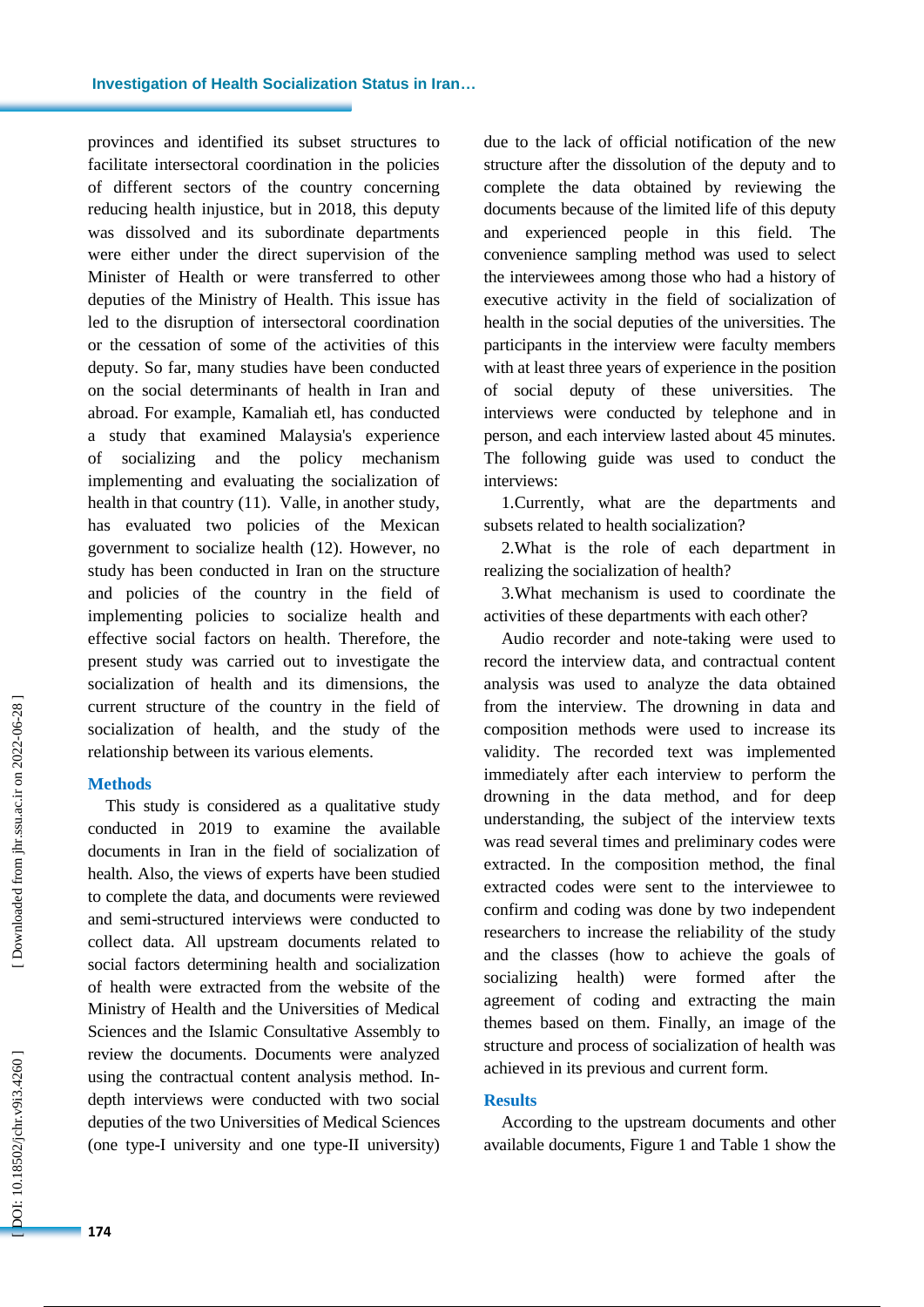structure of the social deputy in the form of the organizational structure of the Ministry of Health and Medical Education and medical universities at the time of establishment and also the macro goals of country in line with social determinants of health.

After thematic interviews, the themes (strategies and pillars) and their classes in the field of socialization of health and the role of each of these pillars in achieving the goals of socializing health were determined. Subsequently, qualitative content analysis was used. After reviewing and the integration of similar codes, two themes and eight classes were identified.



**Figure 1.** The structure of the social deputy of the Ministry of Health and Education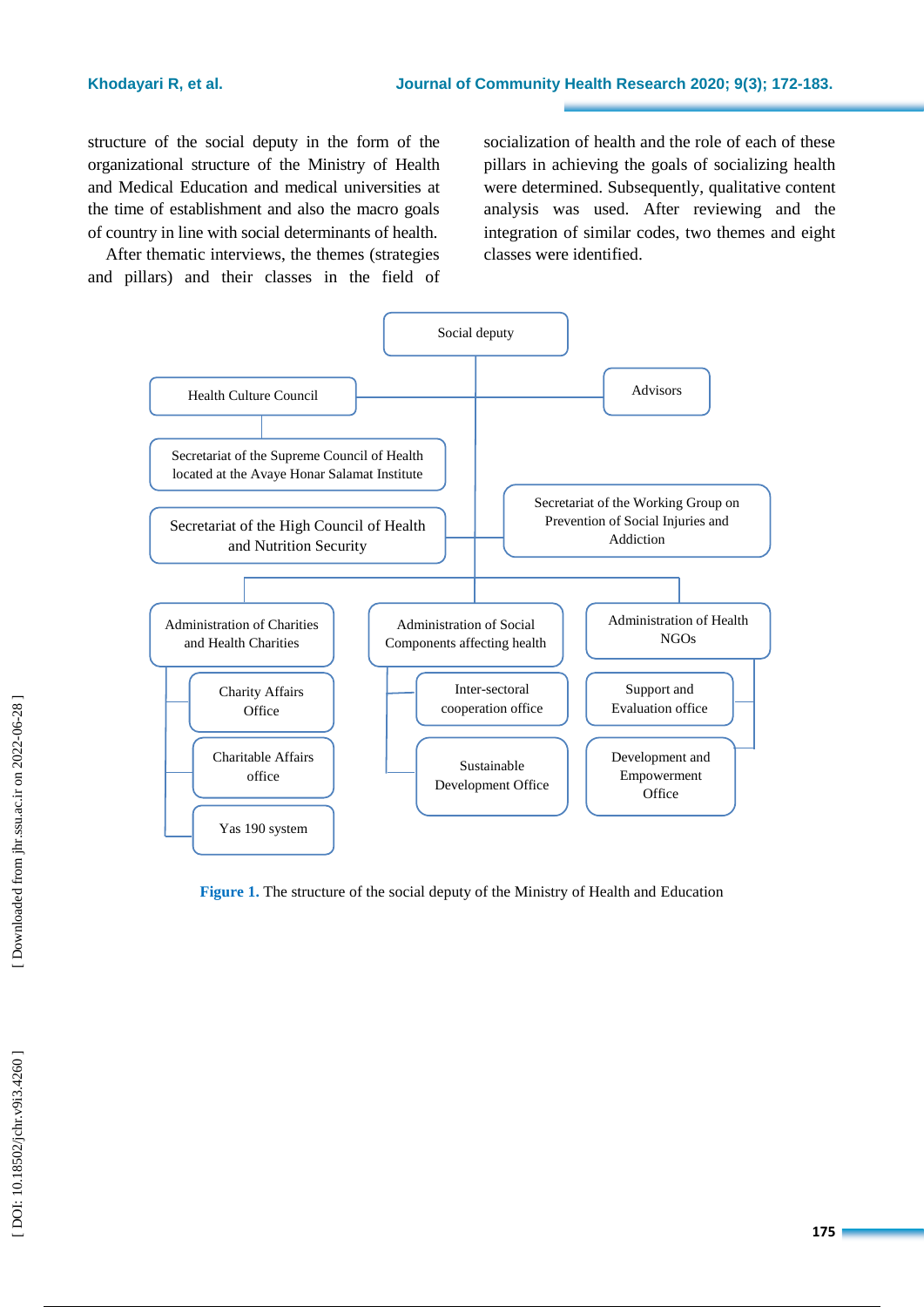Table 1. Content emphasized by the socialization of health in health-related upstream documents

| <b>Cases containing socializing health</b>                                                                                                                                                                                                                                                                                                                                                                                                                                                                                                                                                                                            | <b>Upstream document</b>                                   |
|---------------------------------------------------------------------------------------------------------------------------------------------------------------------------------------------------------------------------------------------------------------------------------------------------------------------------------------------------------------------------------------------------------------------------------------------------------------------------------------------------------------------------------------------------------------------------------------------------------------------------------------|------------------------------------------------------------|
| Principle 3, paying attention to housing and nutrition and eliminating any kind of<br>1.<br>deprivation in the field of health and insurance generalization<br>Principle 29, the government must meet health needs as a public right<br>2.<br>Principle 43, education, food, and health care clothing have also been recognized as a<br>3.<br>fundamental right alongside housing                                                                                                                                                                                                                                                     | Constitution of the<br>Islamic Republic of Iran            |
| Characteristics of Iranian society from the perspective of 1404 including having<br>1.<br>health, welfare, nutrition security, social security, equal opportunities, proper income<br>distribution, strong family institution away from poverty and corruption, discrimination,<br>and benefiting from the desired environment                                                                                                                                                                                                                                                                                                        | Twenty-year<br>perspective                                 |
| Article 2: The General Health Policies emphasize health-oriented laws, executive<br>1.<br>policies, and regulations (the realization of comprehensive health and human health<br>approach in all laws, executive policies, and regulations).<br>Article 11: "Increasing awareness, responsibility, ability and structured and active<br>2.<br>participation of the individual, family, and society in providing, maintaining and<br>promoting health by using the capacity of cultural, educational and media institutions and<br>organizations under the supervision of the Ministry of Health, treatment and medical<br>education." | General health policies                                    |
| Article 6: "Promoting life expectancy, health and healthy nutrition of the population<br>1.<br>and prevention of social harms, especially addiction, accidents, environmental pollution,<br>and disease".                                                                                                                                                                                                                                                                                                                                                                                                                             | General population<br>policies                             |
| Article 10: "Ensuring food security and treatment and creating strategic reserves with<br>2.<br>emphasis on increasing the quantity and quality of production (raw materials and goods)".                                                                                                                                                                                                                                                                                                                                                                                                                                             | <b>Resistance Economy</b><br>Policies                      |
| 1. Paying attention to the living environment of the society. 2. Nutrition security, 3.<br>Complete insurance coverage, 4. Public access to health care services, 5. Attention to<br>sports and physical education, 6. Control of pesticides used in agriculture, 7. Reduction of<br>road accidents. 8. National standards of health attachment. 9. Promoting education,<br>leveling health care services and referral system                                                                                                                                                                                                         | Fourth, fifth, and sixth<br>development plans              |
| <b>Table 2.</b> The main themes and classes extracted from the interviews                                                                                                                                                                                                                                                                                                                                                                                                                                                                                                                                                             |                                                            |
| <b>Main themes</b>                                                                                                                                                                                                                                                                                                                                                                                                                                                                                                                                                                                                                    | main themes                                                |
| 1. Management and organization of charity institutes and<br>Health NGOs (Saman)<br>2. Increasing health literacy and promoting people's participation in promoting community<br>health.<br>3. Increasing inter-sectoral cooperation between private and public organizations and<br>institutions to achieve the goal of promoting community health.                                                                                                                                                                                                                                                                                   | Health<br>socialization<br>strategies in Iran              |
| 1. Administration of Non-Governmental Organizations and Health Donors at the level of the<br>Ministry of Health and Medical Sciences Universities<br>2. Health Donors Assembly<br>3. National Health Assembly, Provincial Health Assembly, County Health Assembly, and<br>Neighborhood<br>4. The Supreme Council for Health and Nutrition security, and the Council for Health and<br>Food Security of the province and county<br>5. Social component affecting health office                                                                                                                                                         | Pillars and<br>structures of<br>socialization of<br>health |

# **1 .Socialization of health strategies**

# **Management and organization of charity institutes and Health NGOs (Saman)**

Two administrations were defined for implementation of this strategy at the level of the Ministry of Health, which are the Administration of Non -Governmental Organizations and the Administration of Charitable Affairs and Health Charities. Such a structure was found at the university level. These departments had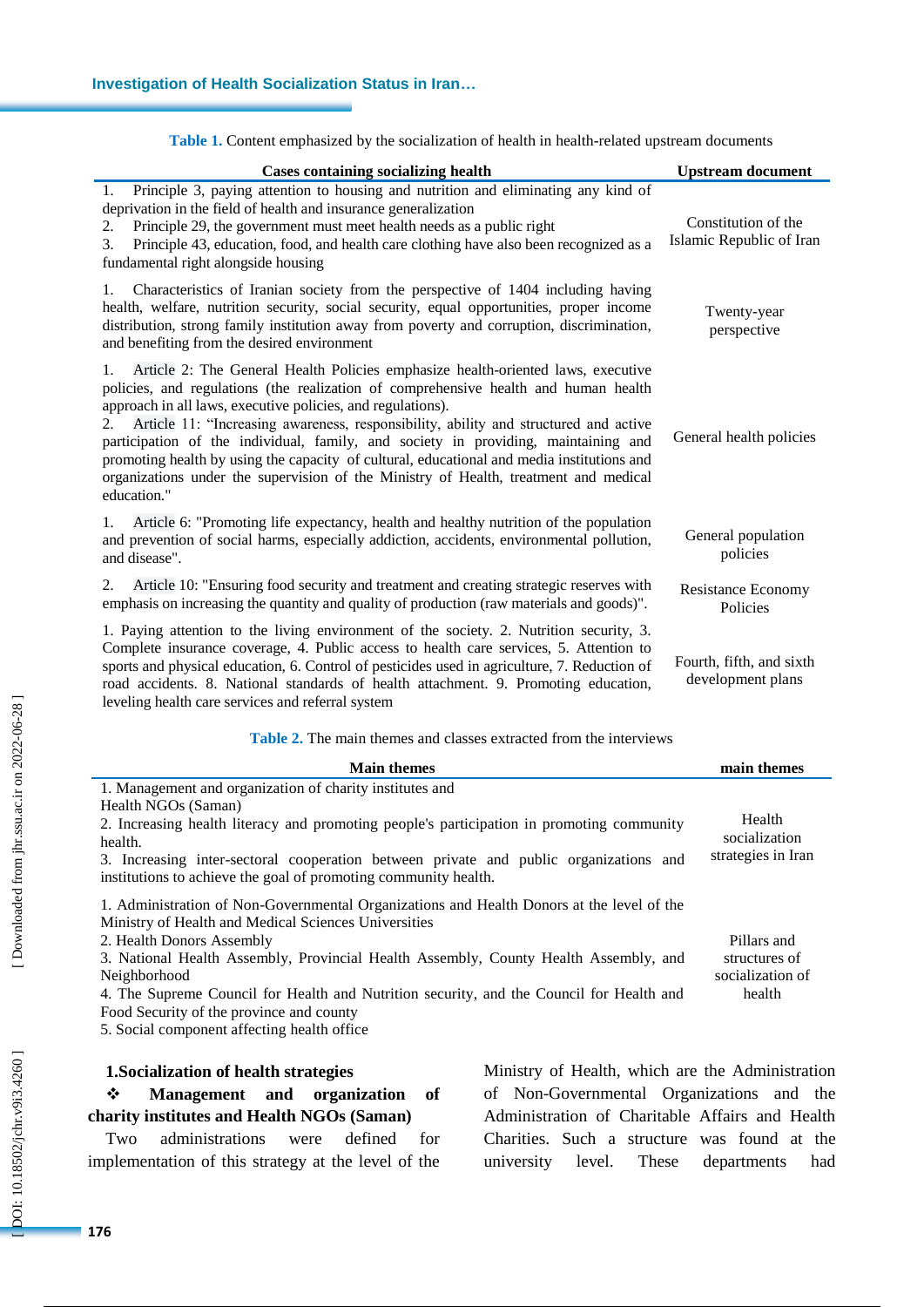responsibility for policy -making and planning regarding the activities of charitable organizations and, establishing coordination between charitable organizations, and allocating charitable donations to the country's priority projects. According to the interviewees, "the issuance of licenses for the establishment of charitable organizations in hospitals was one of the activities that took place during that period, hospitals did not have such a license before. After the changes, two offices have been integrated and became non -governmental organizations and health charities under the supervision of the Minister y of Health at the national level and the President of the University at the university level.

The two offices have been integrated after changes and have been placed under the supervision of NGOs and health donors under the supervision of the Minister of Health at the national level and the President of the University at the university level.

 **Increasing health literacy and promoting people's participation in promoting community health :** The following structures have been formed to achieve this goal .

A. **Council of Public Participation:** The council was formed at three provincial, county , and district levels to increase public participation in health plans with the participation of representatives. It is responsible for conveying the health demands of the people to the managers and officials, teaching and conveying health messages to the people, and paving the way for the people's participation in planning, implementation , and evaluation of health -oriented projects. According to the interviewees, "This was one of our strategies for engaging more people in their health, in both social and political aspects. Activity in these councils was voluntary, and their activity has become much less after the changes and they have become practically passive".

**B. Health Messenger Council:** The "Health Messenger Council" was formed to provide information continuously, educate people of the province and promot e their health literacy, which the university's public relations department

was chaired by the council and its members, included health messengers, the province's media representative, the province's policy -making secretariat, and the governor's public relations office. This council was responsible for designing, implementing , and evaluating a plan to transfer knowledge, attitudes , and health skills to all public groups. According to the interviewees, "In fact, they were planning to educate people and they had a kind of planning role rather than an executive role" .

C. **Health Assemblies:** According to the interviewees, "Health assemblies were held at four levels of national, provincial, county and neighborhood, which were held at the provincial and national levels , annually. These assemblies are considered as a bridge between the specialized working group on health and food security and the people. The neighborhood health assembly was held in the neighborhood centers every month and reflected the health problems and demands of the people concerning health to the working group, as well as provided health -related education to the people. And according to another quote " it has become practically passive after changing the structure and there is no news of holding its meetings " .

 **Increasing inter -sectoral cooperation between private and public organizations and institutions to achieve the goal of promoting community health:** The active commitment of all elements and levels of society is necessary to improve the level of comprehensive health and eliminate the roots of injustice in health which will not be achieved except through cooperation and coordination between various institutions and organizations . The following structures were created to attract cooperation and coordination between all sectors of the country:

**A. The Supreme Council for Health and Food Security:** According to the quote of one interviewee: "The Supreme Council for Health and Food Security has a policy -making role and responsibility for planning to facilitate inter-sectoral cooperation, increase people's participation in health and monitor the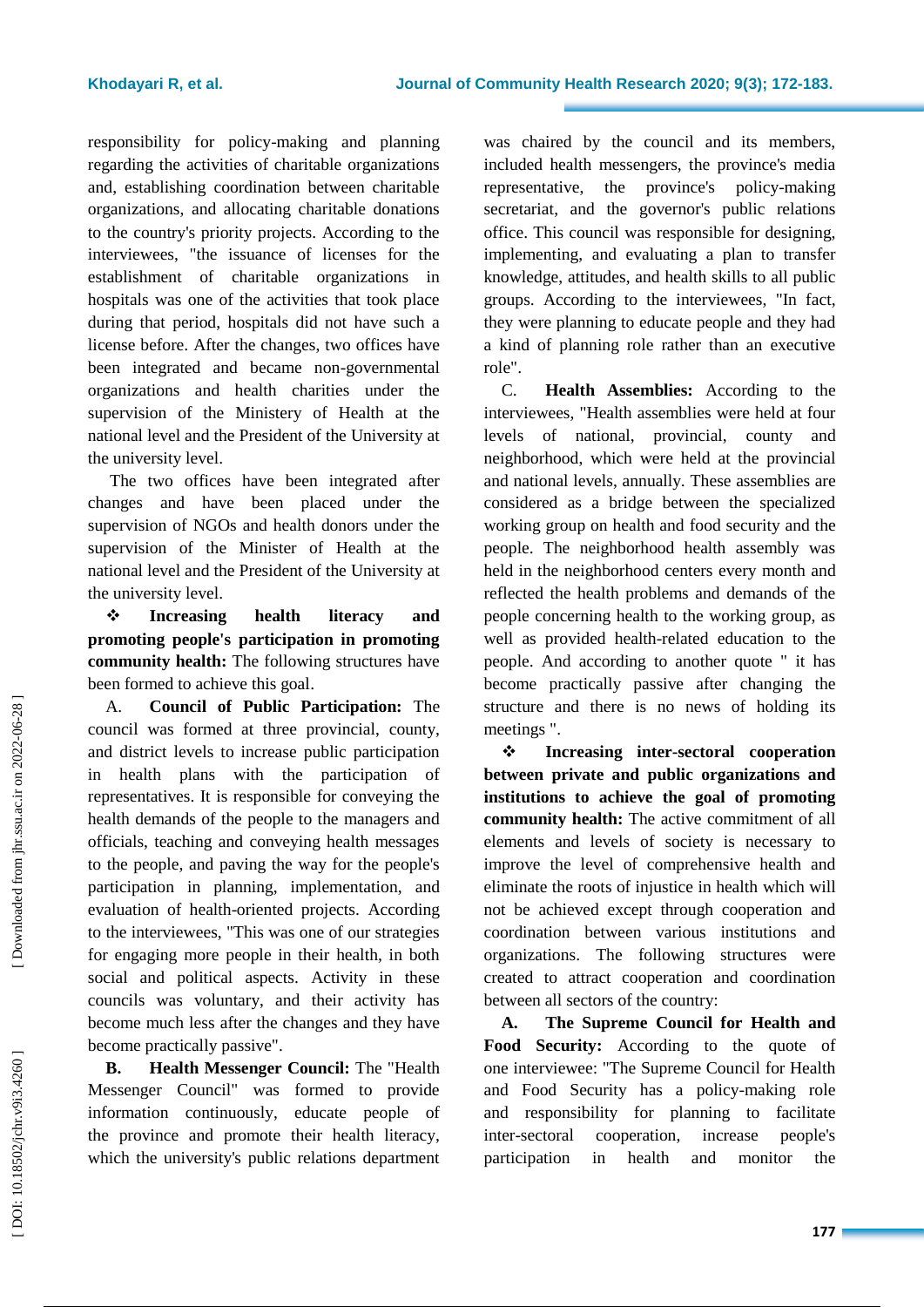implementation of these policies as well". Besides, its role is more supportive and supervisory, and it is the responsibility of the specialized working group on health and food security at the provincial level. The Office of Social Components Affecting Health also was established to facilitate inter sectoral cooperation, even though, its duties were similar and parallel with the specialized working group to some extent **.**

**2 .Health and Food Safety Working Group of the province :** The Planning and **Pillars and structures of health socialization**

 **The Secretariat of Health Policy - Making of the province (secretariat of the specialized working group on health and food security):** The secretariat of health policy of the province is responsible for coordinating the formulation and implementation of provincial health development policies and programs and evaluating their implementation. According to the interviewees, the secretariat is at the university and is under the supervision of the president of the university (as the secretary of the specialized working group on health and food security of the province and the vice president of the minister of health, treatment and medical education in the province). The university's deputy of social affairs is the head of the secretariat by order of the university's president, and at the county level, this is the responsibility of the network's director.

 **Health Strategic Documentation Center:** The center is responsible for collecting and maintaining strategic health documents in the province to make access to these documents possible by principals, experts, students , and researchers.

 **Health Monitoring Committee:** This committee is responsible for presenting an analytical report on the status of the main health indicators of the province on an annual basis and it has been formed in the Secretariat of Health and Food Security (13) .

 **Health Messengers Council:** Creating sensitivity in organizations to maintain the health of employees, and the environment's health for their customers is necessary to achieve the goals of socializing health. Health messengers were used to create such sensitivity and keep it stable. According to one interviewee: To persuade other organizations to corporate in achieving health goals by the secretariat, it must be able to interact with them properly, and communicate its programs and policies with them, while engaging them in planning and policy -making. For this purpose, health messengers were used to ask various organizations to introduce their representatives to the secretariat, and they were appointed after the announcement of the president of the university . "This was one of the strategies of the Working Group on Health and Nutrition Security for inter sectoral cooperation" .

 **Health Attachment Committee**: This committee was responsible for the examination of the effects of macro -policies and plans on public health and presenting corrective proposals to the provincial decision -making council.

 **Province's Health System Research Council:** The council determined the province's health research priorities with the participation of the Health Policy Secretariat and the Specialized Working Group on Health and Food Security, and health messengers to make evidence -based decisions, and the results of its annual evaluation were presented to the Specialized Working Group on Health and Food Security.

 $\div$  **Health think tank:** Utilizing scientific capacities, experts, and specialists in various fields of science were the goal of forming the health think tank . According to the interviewees, the "health think tank" was managed under the supervision of the secretariat of the specialized working group on health and food security. It was expected that a platform would be provided for the presentation of new ideas and modern thoughts, and interdisciplinary interactions would be strengthened in this regard " .

**A. Affecting Social Components Health Office:** The office is responsible for policymaking, planning and evaluating the plan, and health socialization policies, and determining the priorities of effective social determinants for health at the provincial and national levels, as well as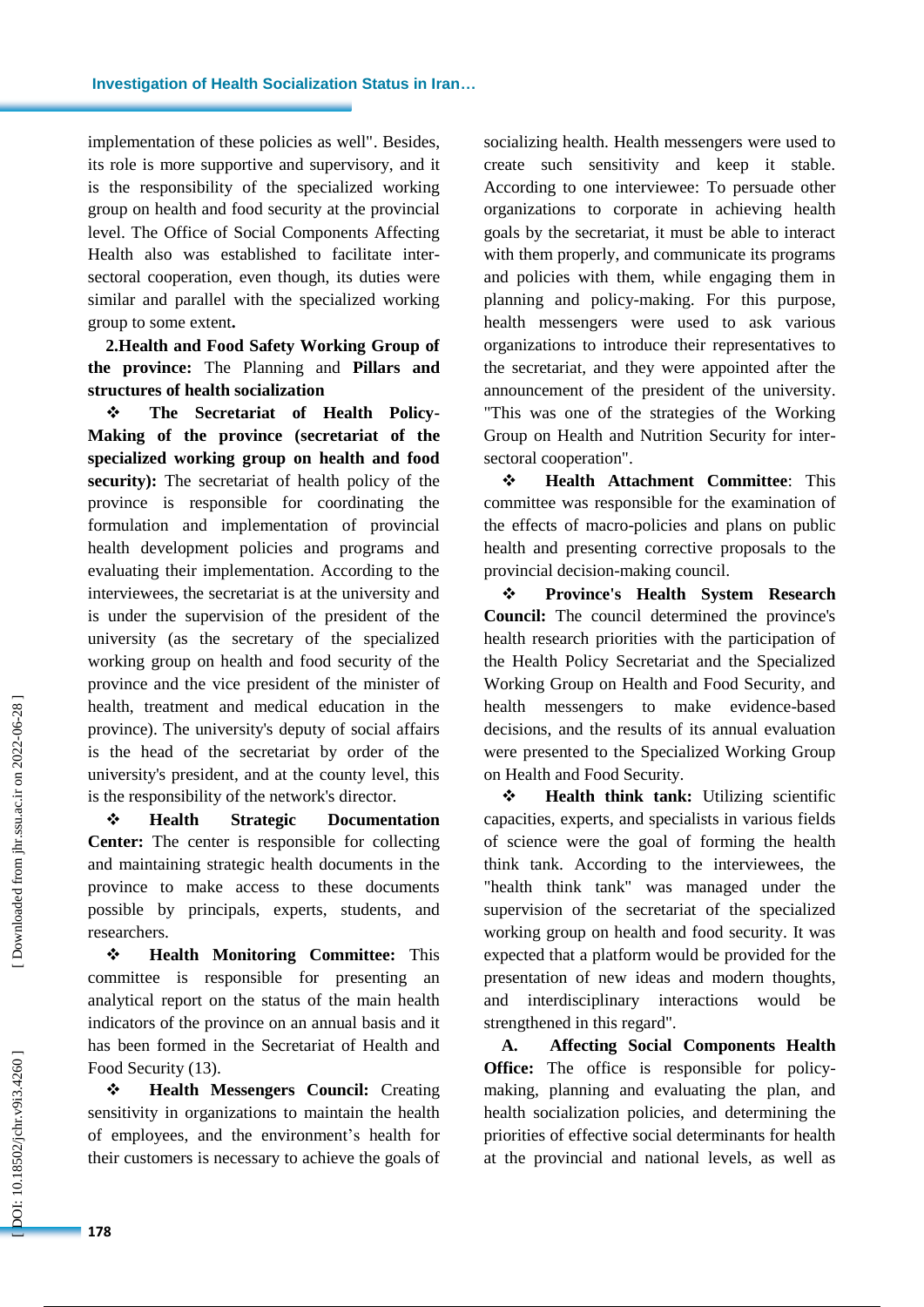strengthening inter-sectoral cooperation. According to one interviewee, "The office was integrated with the secretariat after the changes

due to its parallel duties with the Secretariat for Health and Food Security."



**Figure 2.** The relationship between the socialization of health strategies and its structure and pillars

In the new structure, the administration of non -governmental organizations and charitable affairs are integrated with health charitable organizations and was considered as a subset of the minister's organization as NGOs and Health Donors, as well as the Secretariat of the High Council for Health and Food Security. The office of Social Affairs was also integrated with the Council Secretariat. The Secretariat of the Working Group was first responsible for the prevention of Social Harms and Addiction which duty was transferred to the Office of Mental Health, Social Affairs , and Addiction in the Deputy of Health. The duties of the Secretariat of the Council for Health Culture at the network management center were transferred to the Health Education and Promotion Group and in the deputy of health to the health promotion group. The duties of the Social Welfare Office were transferred to the Office of Hospital Management and Excellence of the Clinical Services in the Deputy of Treatment.

However, there is no evidence regarding the connections of these sections with each other and how they interact .

According to one interviewee, "It was decided that the next changes would be officially announced, but this has not happened, yet. According to interviewees "establishing a social deputy was a positive experience, and I believe that such a structure was necessary to integrate the activities carried out to promote health in the community" .

Recently, many organizations have established a social deputy in their structure, and the presence of such a structure is essential in the field of health, but no official structure has been announced for leading this and the necessary processes to align the plans of different units. It shows that the Ministry of Health is confused and ambiguous about this issue. Another interviewee said, "The new structure has not been implemented by all universities, such as Shahid Beheshti University, which has not eliminated this deputy. The Ministry of Health itself has not yet made any decisions on how to implement it" .

Figure 3 shows the current structure of socialization of health in the country according to the communication instructions and statements of the interviewees.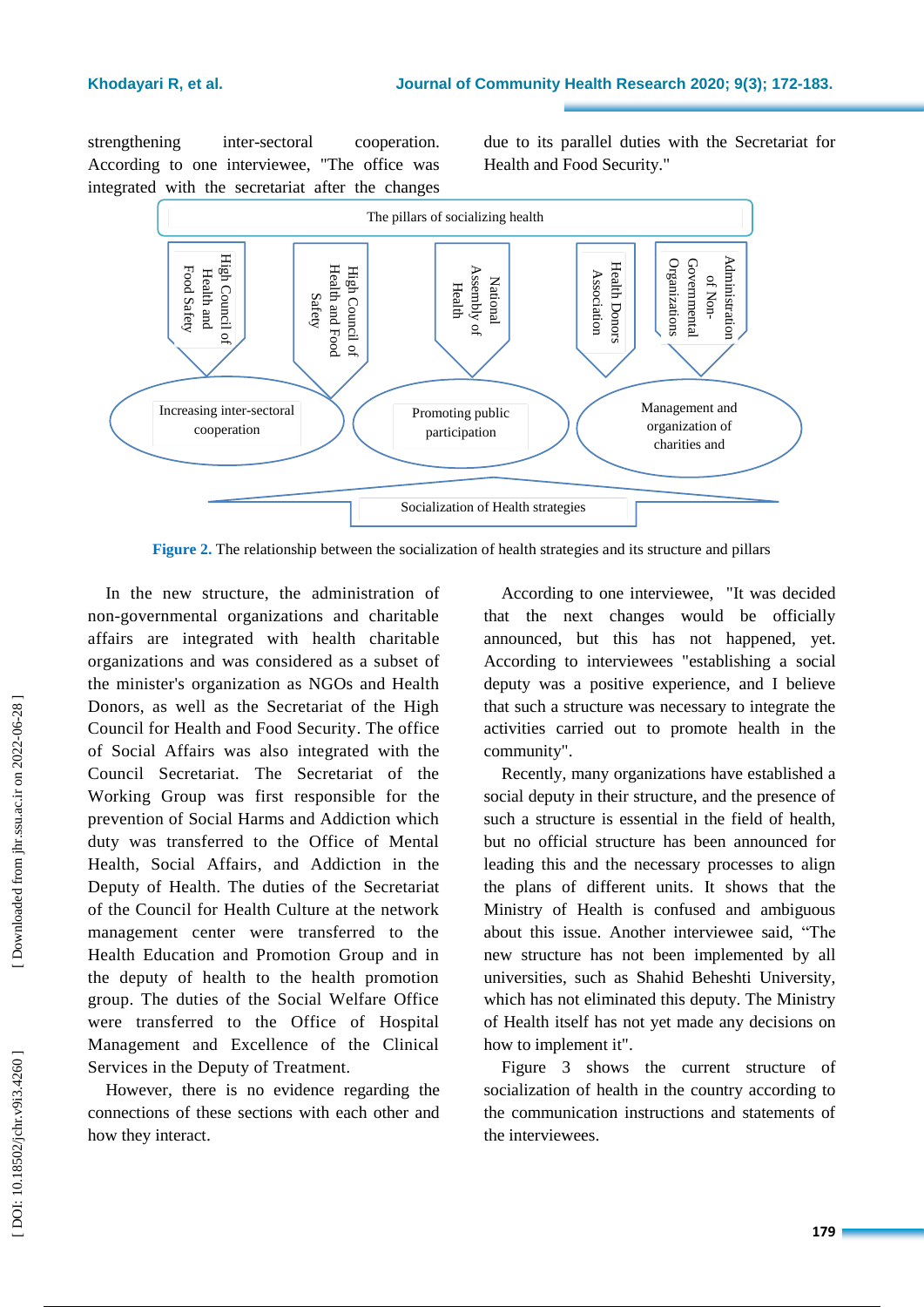#### **Investigation of Health Socialization Status in Iran…**



**Figure 3.** The current structure of socialization of health in Iran

### **Discussion**

This study has identified two main issues and themes and eight sub -categories, the main themes included the strategies of the Ministry of Health to socialize health and the other was the pillars of socialization of health in Iran. The following strategies were implemented by the Ministry of Health regarding the socialization of health: 1. Managing and organizing charitable organizations and non -governmental organizations for the socialization of health. , 2. Improving health literacy and promoting people's participation in promoting community health , 3. Increasing inter sectoral cooperation between private and public organizations and institutions to achieve the goal of promoting community health.

There is a very close relationship between social and economic conditions and justice in health measures that reduces economic and social differences, which must be taken to reduce health inequality and many of these measures are out of range of health sector activity, so there is a need for cross -sectoral cooperation. It is necessary to identify the grounds for inequality and then take serious measures to attract public participation to improve them. Therefore, all policymakers at all levels and sectors must be committed to it, because they all have a significant and important impact

(14) . In the last decade, countries have paid attention to this issue and are pursuing policies that can reduce inequality and injustice in health, but many of these policies have not been formulated and designed in a proper way (15). Besides, few number of these policies are monitored and evaluated (12). The basic strategy for achieving the goals of socializing health in Vietnam was to mobilize all available resources in the community for health purposes which means paying attention to the issue of health in the policies of all levels and sections of the society. All available resources in the community must focus on financial policies, including equitable participation in health care financing, the use of private sector potential, hospital autonomous hospitals, and insurance coverage (16) .

In Mexico, supportive policies have been implemented, and some of the most important ones include financial support for very poor or insurance coverage policies that have had a direct and positive impact on health care outputs. In this regard, the Social Development Law has been developed and an institution called the National Association for the Evaluation of Social Policies has been established to monitor the implementation of social plans and policies and their effectiveness (12). It has also been reported that in Malaysia, the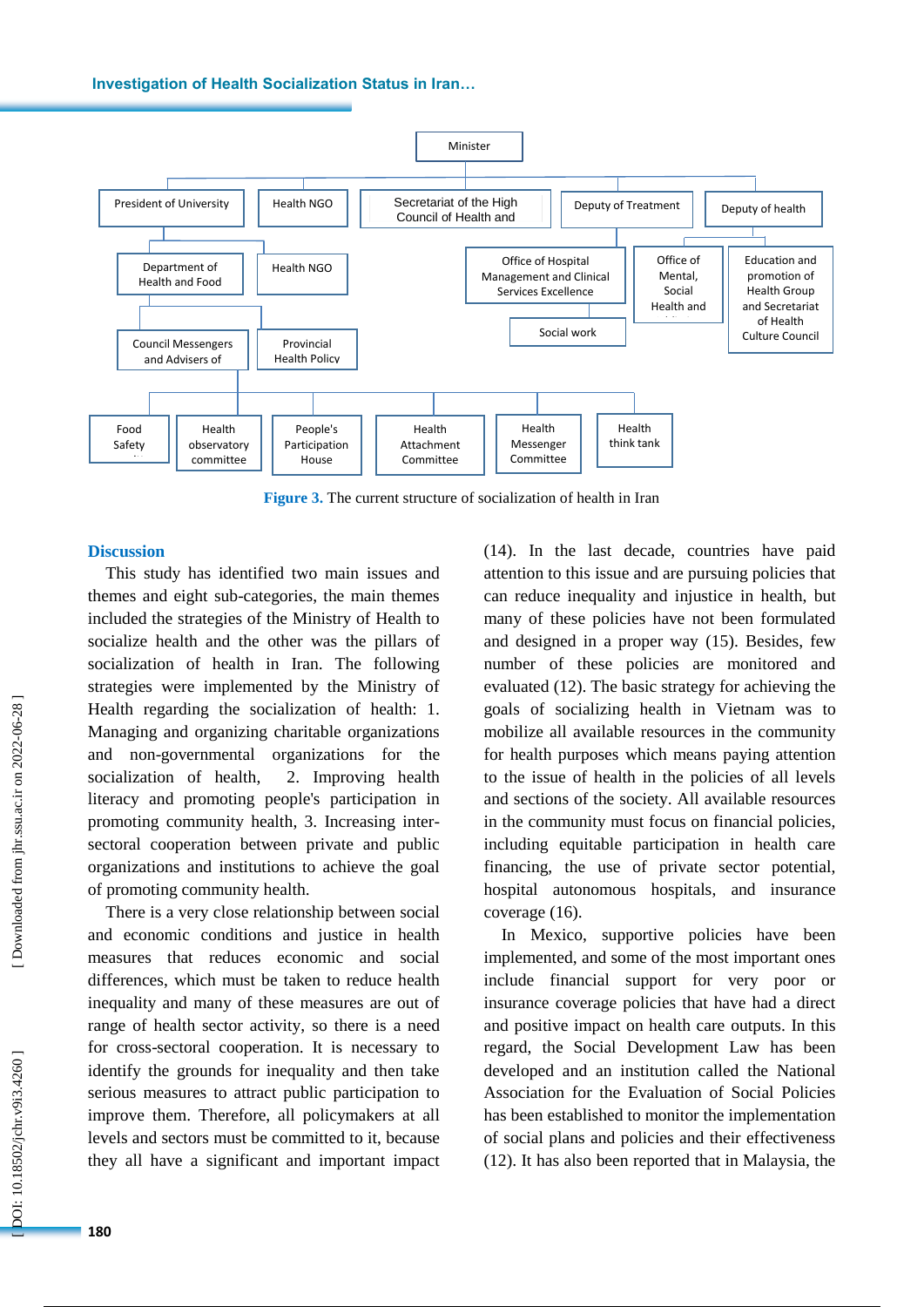socialization of the health approach is considered as an umbrella that encompasses all of the country's policies. In this country, a general approach has been determined and all ministries are required to move within this framework. Centralized planning is done at the highest political levels of the country, which leads to create commitment and interest at other policy -making and executive levels and facilitate inter -sectoral coordination (11, 17) .

Another main related theme was to realize the socialization of health in Iran, which had eight subclasses. These classes of tools and pillars were defined as a subset of the social deputy, which was established in 2016 in the country and the universities of medical sciences and their sub organizations, each of which was responsible for the implementation of one of the strategies including Administration of Social Components Affecting Health, Administration of Charitable Affairs and Health Charities, Administration of Non -Governmental Organizations, the Secretariat of the High Council of Health and Food Security. The Secretariat of the High Council for Health and Food Security and Office of Social Components of Health have responsibility for planning and policy making in this field, facilitating and enhancing inter -sectoral cooperation and evaluating the implementation of defined policies. Also, a similar structure was established with similar tasks at the provincial level: a specialized working group on health and food security to implement national policies and plans, as well as planning at the provincial level. The secretariat of this working group chaired by the university's vice chancellor for social affairs has used the public participation house and the Health Messengers Council to increase public participation in improving public health and promoting public health literacy. They also used the health messengers council for inter -sectoral cooperation at the county level. It should be mentioned that a working group with the same name and mission was formed at the county level. Also, the Administration of Charitable Organizations had responsibility for managing and organizing the activities of

charitable organizations. In a country like Mexico, there was a need to establish an independent institute called the National Association for Social Policy Evaluation which was established to determine the social policies' effectiveness to monitor and evaluate them as well (12) . All policy making related fields are involved in this process in Malaysia, just like in Iran (a combination similar to the Supreme Council for Health and Food Security), but it has a different and interesting approach for evaluating plans and policies(11) . In this country, a government -independent institution has the responsibility for evaluating the performance of various ministries based on key performance indicators (KPIs) in the field of socialization of health policies (11). Whereas, in Iran, a single system is responsible for policy making and evaluation. Lack of effective assessments of health socialization policies in promoting community health and reducing injustice shows its deficiency in the previous and current structure. Health assemblies is another pillar of the socialization of health that was formed in the country, the province, the city , and the neighborhood . With the combination of all sections of society, they tried to increase people's participation in decision -making in the field of health . Then the minister ordered the cessation of the social deputy's activity three years after its establishment and the established structures were transferred to other deputies, or they became directly the subset of the minister and the president of the university at the university level. Some previous established structures, including the assemblies and the office of social components affecting health , became passive, and according to the interviewees, no clear official structure is found for the socialization of health at the national level. Given that multiple structures are found among the country's universities, and this policy did not have the necessary intelligence support.

No necessary coordination and coherence are found between the departments and sub -sets of this deputy, and many of the structures formed in the previous policy to achieve the goals of socialization of health are now passive.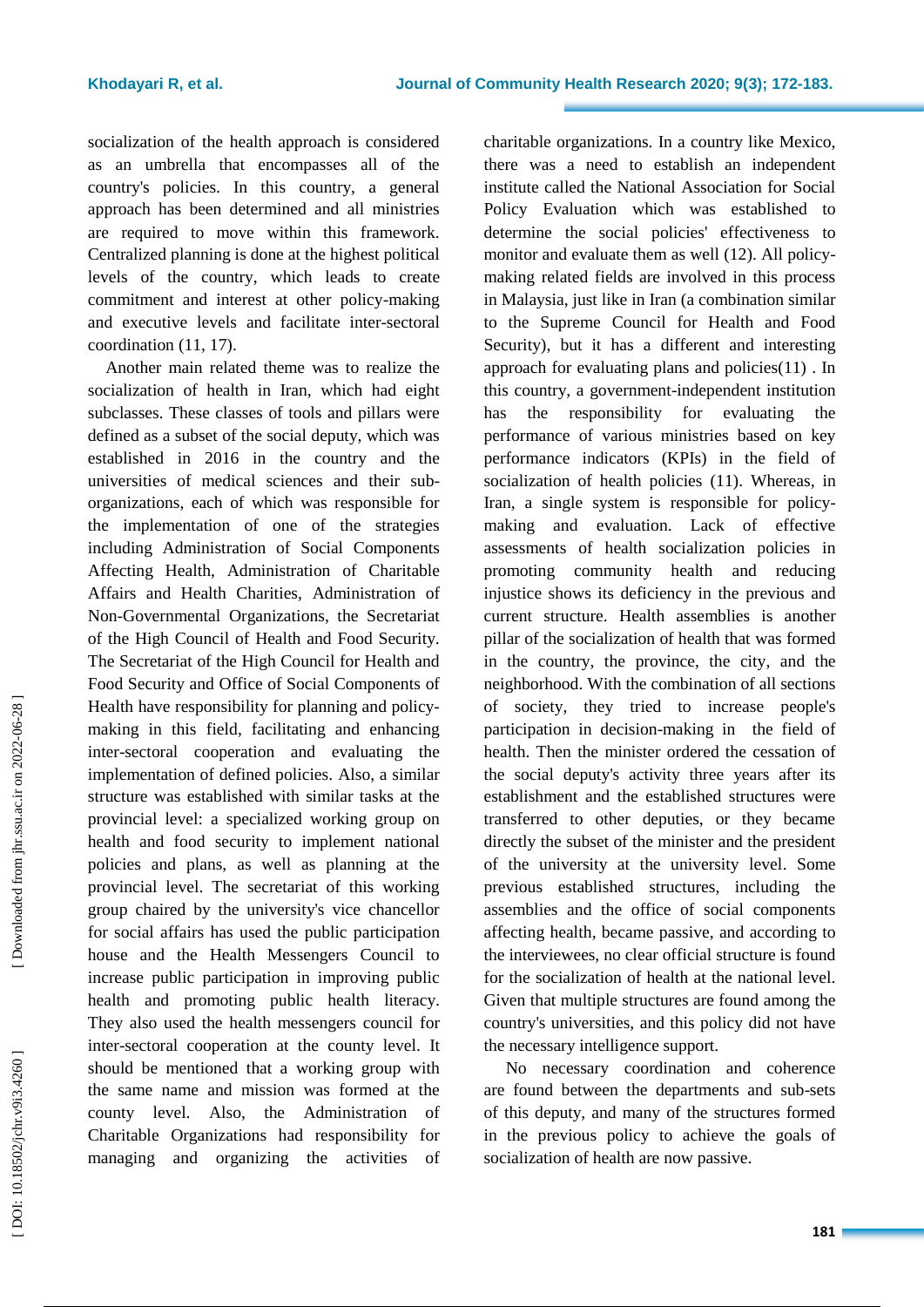#### **Investigation of Health Socialization Status in Iran…**

There is no pre -determined mechanism for coordination between the departments that previously were operated under the supervision of this deputy. It seems that the Ministry of Health does not have enough coherence in its new policy, and the necessary studies and research have not been carried out before determining the policy on how to advance the goals of socialization of health. There is no new policy for policy -making to implement and evaluate the socialization of health plans and policies. No clear and definite path is found in the way of socialization of health due to the lack of a clear structure after six months of the announcement of the plan, inactivation of some elements of socialization of health, different orientations of medical universities in this regard that all of them have a significant effect on the Ministry of Health to promote community health.

#### **Conclusion**

Despite the overlap and parallelism between the individual duties of the units in the previous structure of health socialization in Iran, the existence of a center , as the proctor and also the focus of socialization of health policy -making in this deputy , leads to facilitate inter -sectoral cooperation and more accurate monitoring the implementation of interdisciplinary plans. Such a framework will lead to an integrated approach to health socialization and create a common path for the activities of structures related to this field, as

well as more executive guarantees for implementing policies in community health improvement, which surely depends on establishment of structures and processes of legislation and support at the macro level, developing effective communication between the Ministry of Health and legislative bodies such as the Islamic Consultative Assembly establishment of the necessary infrastructure and information platforms to determin e the policy options based on awareness and monitoring and evaluating their implementation.

#### **Acknowledgments**

The authors would like to thank the participants in the interview, deputy of the Ilam University of Medical Sciences and Tehran University of Medical Sciences for their cooperation in collecting information. Ethical approval was obtained from the ethics committee of Tabriz University of Medical Sciences (IRTBZMED.REC1396.525) .

#### **Confilict of interest**

The authors declare that they have no confilict of interests.

## **Author Contribution**

R.KH, L.T contributed to the design and implementation of the research, to the analysis of the results and to the writing of the manuscript ,H.J , S.A contributed to the ,to the analysis of the results and to the writing of the manuscript .

#### **References**

- 1.WHO. About World Health Organization Constitution 1948. Available from: http://apps.who.int/ gb/bd/PDF/bd47/EN/constitution -en.pdf?ua=1.
- 2.Svalastog AL, Donev D, Kristoffersen NJ, et al. Concepts and Definitions of Health and Health -Related Values in the Knowledge Landscapes of the Digital Society. Croatian Medical Journal. 2017; 58(6): 431
- 3.Islam MM. Social Determinants of Health and Related Inequalities: Confusion and Implications. Frontiers in Public Health. 2019;7:11.
- 4.De Andrade LOM, Pellegrini Filho A, Solar O, Et Al. Social Determinants of Health, Universal Health Coverage, and Sustainable Development: Case Studies from Latin American Countries. The Lancet. 2015; 385(9975): 1343 -51.
- 5.Friel S, Marmot MG. Action on the Social Determinants of Health and Health Inequities Goes Global. Annual Review of Public Health. 2011; 32: 225 -36.
- 6.Irwin A, Scali E. Action on the Social Determinants of Health: Learning from Previous Experiences. Social Determinants of Health. World Health Organization. 2010.
- 7.Braveman P, Gottlieb L. The Social Determinants of Health: It's Time to Consider the Causes of the Causes. Public Health Reports. 2014; 129(1\_Suppl2): 19 -31.

OOI: 10.18502/jchr.v9i3.4260]